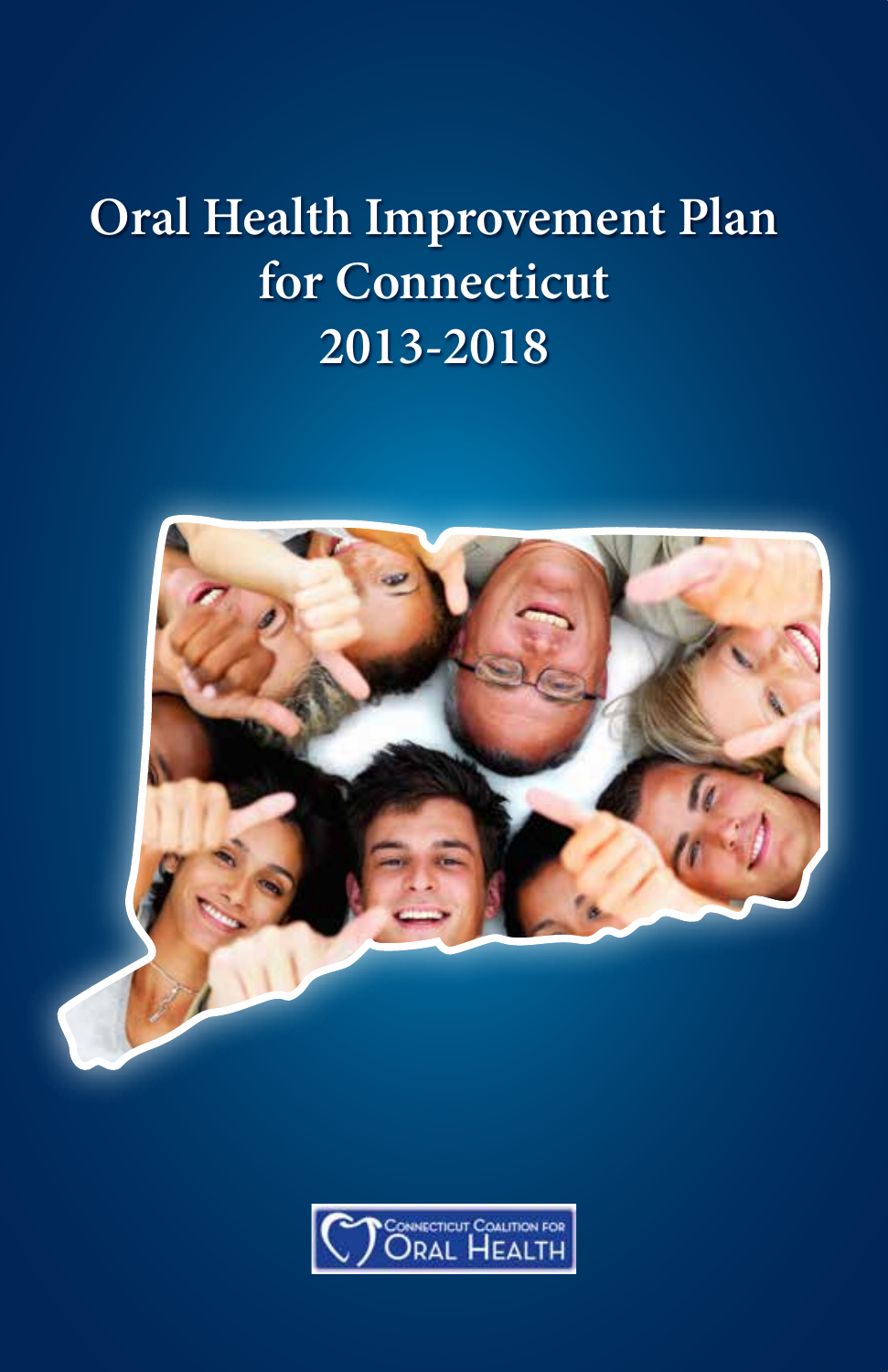# Visio

Connecticut's residents will have oral health as part of their overall health and well-being.

# Intent

This oral health plan is intended to set priorities, organize efforts and guide resource allocations for the public and private sectors to improve the oral health of Connecticut's children and adults, with special emphasis on the vulnerable populations.

This publication was supported by the Cooperative Agreement Number 5U58DP001534 05 from the Centers for Disease Control and Prevention. Its contents are solely the responsibility of the authors and do not necessarily represent the official views of the Centers for Disease Control and Prevention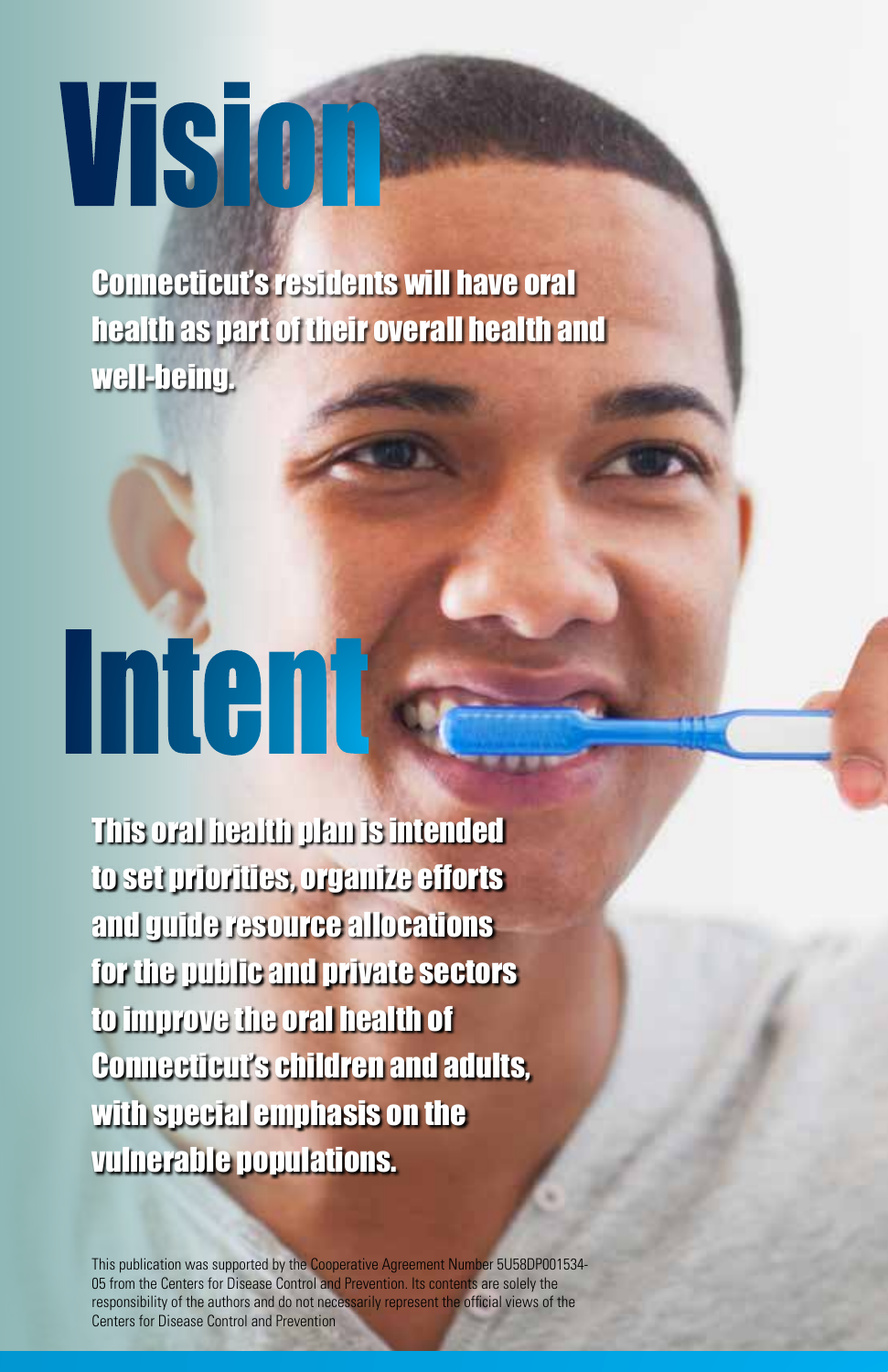#### **The Connecticut Oral Health Improvement Plan 2013-**

2018 contains overarching goals to decrease oral health disparities, promote a culturally competent oral health workforce, increase engagement of non-dental health and human services providers in promoting and integrating oral health into their practices and improve the oral health literacy of CT residents. The purpose of this Plan is to be the guiding tool in implementing strategies that will improve the oral health of the all Connecticut residents. It is the result of the nearly yearlong efforts of a diverse group of dedicated individuals representing both dental and non-dental organizations.

> While this plan reaches the entire population of Connecticut, specific attention is made to populations at higher risk for oral diseases and its impacts. This Plan identifies key priorities to guide health professionals, policymakers, and other stakeholders to promote optimal oral health for the residents of Connecticut.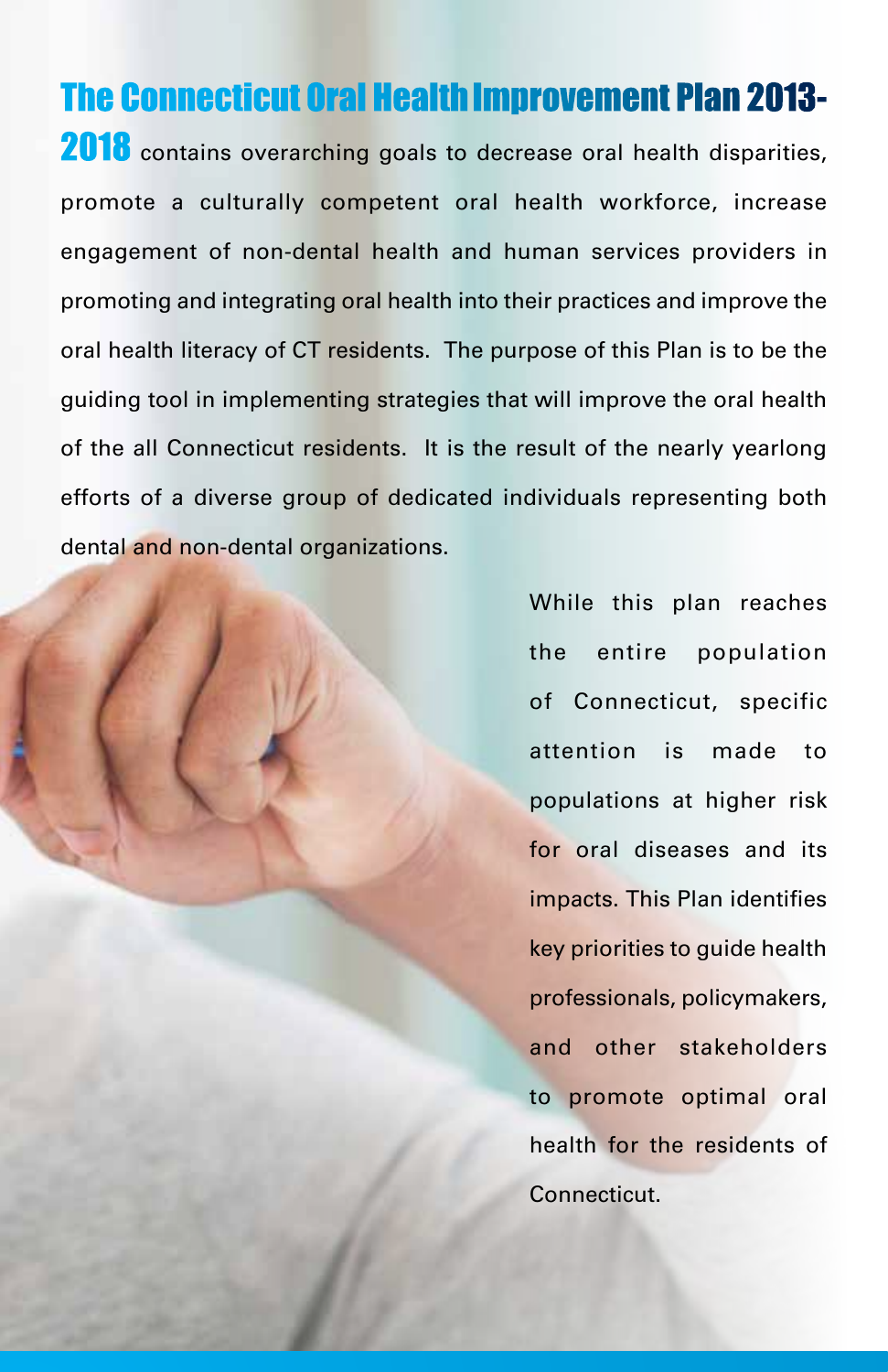

Increase oral health literacy and promote the value of good oral health for all Connecticut residents

**Objective 1: By 2015, increase the utilization of oral health curricula, which is culturally and linguistically appropriate.**

Strategy 1: Collaborate with the State Department of Education (SDE) and other stakeholders to establish an SDE-endorsed K -12 oral health curriculum.

Strategy 2: Incorporate early oral health education in programs serving young children and their families, such as WIC, Head Start and other early childhood programs.

**Objective 2: By 2018, increase awfareness of the importance of oral health through public campaigns that utilize culturally and linguistically appropriate messaging.**

Strategy 1: Develop culturally and linguistically appropriate media and marketing campaigns that target the public and policy makers.

**Objective 3: By 2018, increase awareness of the importance of oral health through campaigns to health and human service providers that address oral health across the lifespan.**

Strategy 1: Develop appropriate media and marketing campaigns to health and human service providers that focus on the oral health of the general population, as well as targeted populations, such as older adults and pregnant women.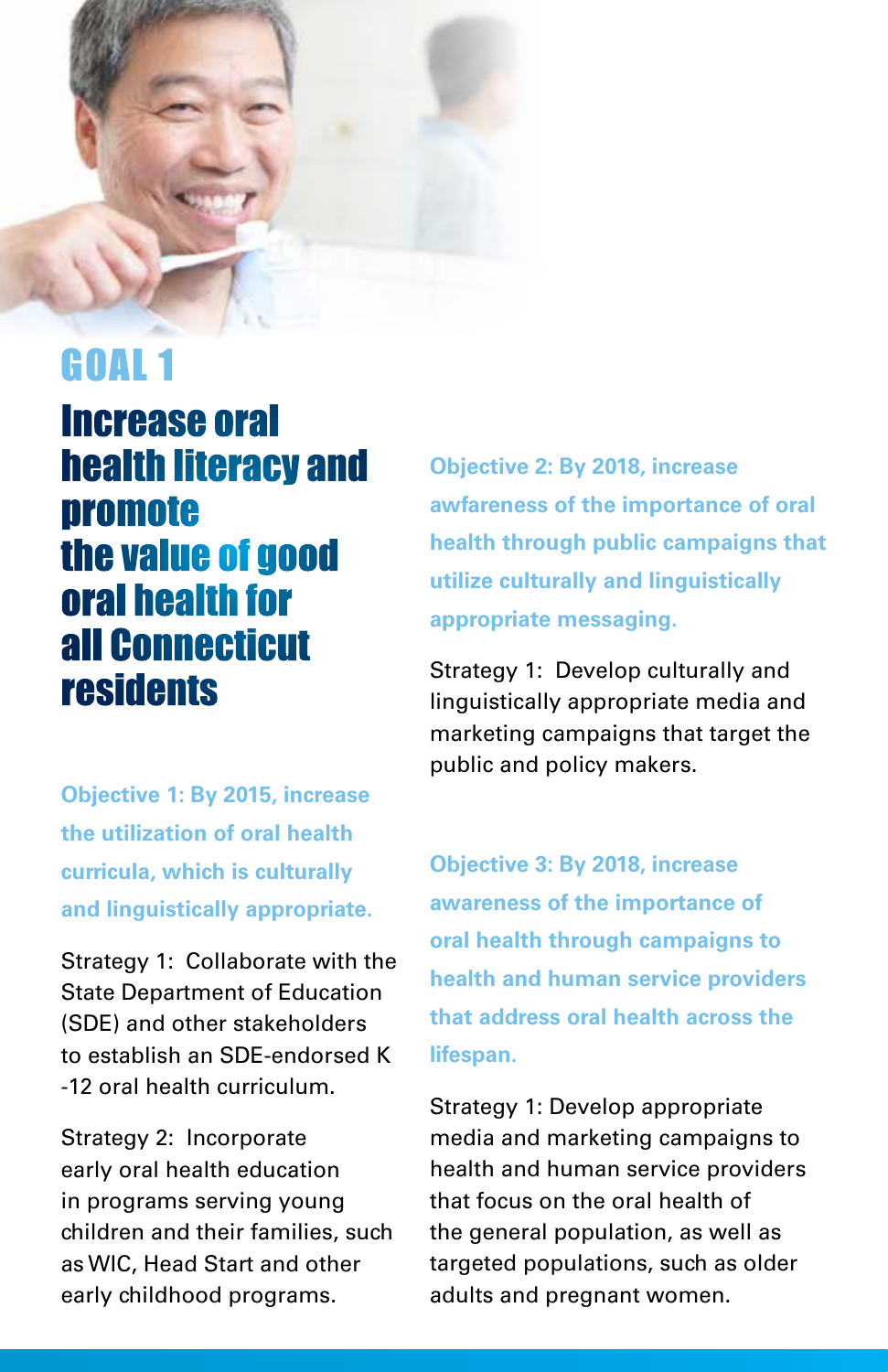#### Ensure that the oral health needs of Connecticut residents are met by a competent workforce.

**Objective 1: By 2016, increase the integration of oral health into health and human services provider training and practice.**

Strategy 1: Integrate oral health education into healthcare and human services professional curricula.

Strategy 2: Promote interprofessional learning experiences for medical and dental students, including, but not limited to, physicians, nurses, nurse practitioners, physician assistants, pharmacists, dentists and dental hygienists.

Strategy 3: Investigate opportunities to integrate oral health education into human services provider training and practice.

**Objective 2: By 2017, enhance and support a diverse oral health workforce that adequately addresses oral health needs and disparities.**

Strategy 1: Establish a system to track dental workforce patterns.

Strategy 2: Develop and implement continuing educational opportunities in cultural competencies for all licensed oral health professionals.

Strategy 3: Support structured oral health career awareness programs for K-12 students to encourage a more diverse and "home grown" dental workforce.

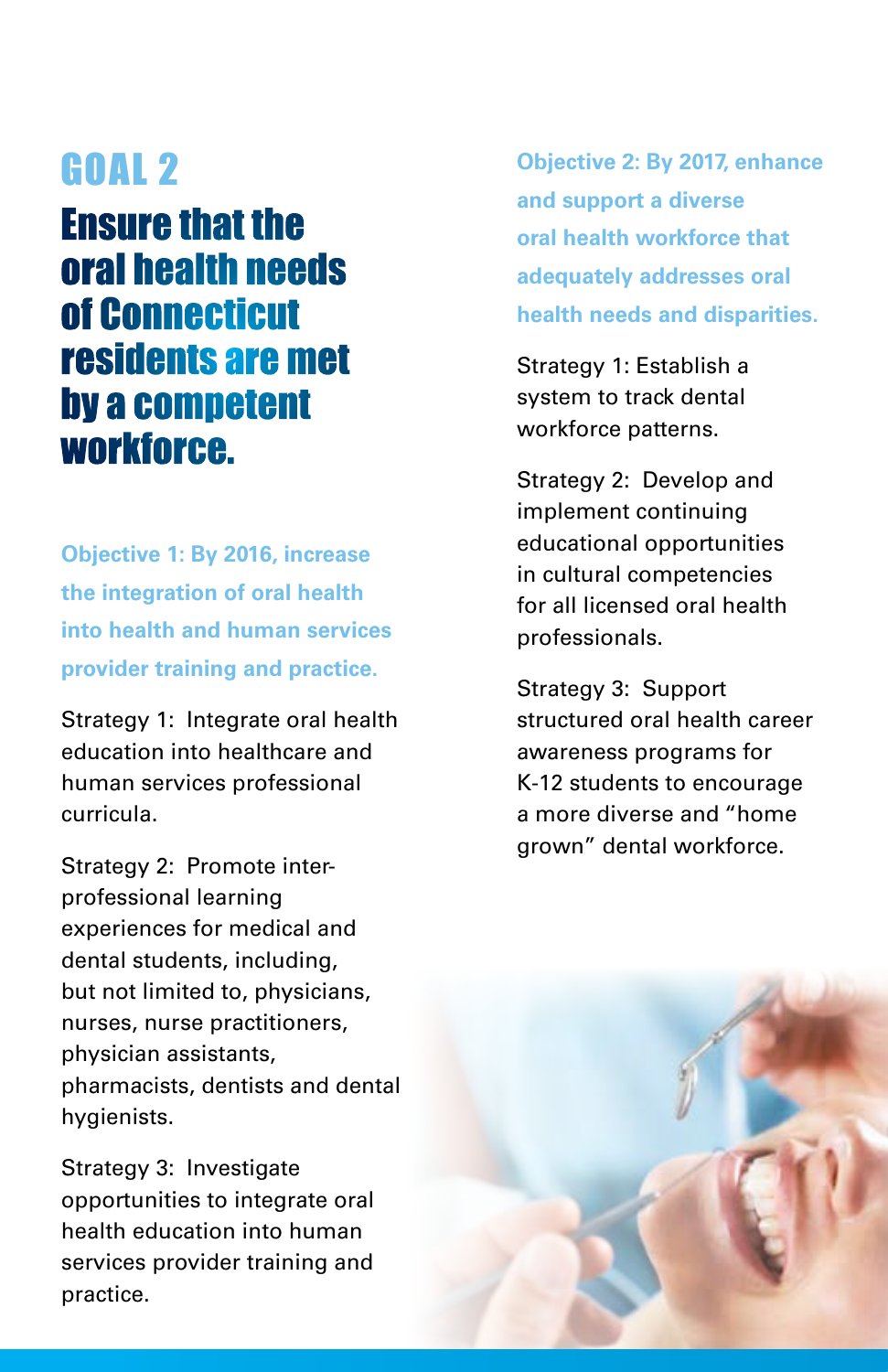#### Ensure a strong and sustainable oral health infrastructure to meet and anticipate the oral health needs of all Connecticut residents

**Objective 1: Annually advance the systematic collection, analysis, and dissemination of oral health data.**

Strategy 1: Identify, collect, analyze and disseminate quantitative and qualitative data to monitor the oral health status, needs and access to dental services of Connecticut residents.

#### **Objective 2: Annually leverage resources to adequately fund and evaluate oral public health activities.**

Strategy 1: Identify and secure resources to increase the number of local health departments that provide oral health promotion, screening activities and services.

Strategy 2: Identify and secure resources to implement oral health care coordination throughout the state.

Strategy 3: Identify and secure funding to expand the oral health safety-net system.

Strategy 4: Identify and secure funding to ensure the development and financial stability of preventive oral health programs offered through the Connecticut Department of Public Health and other public health entities.

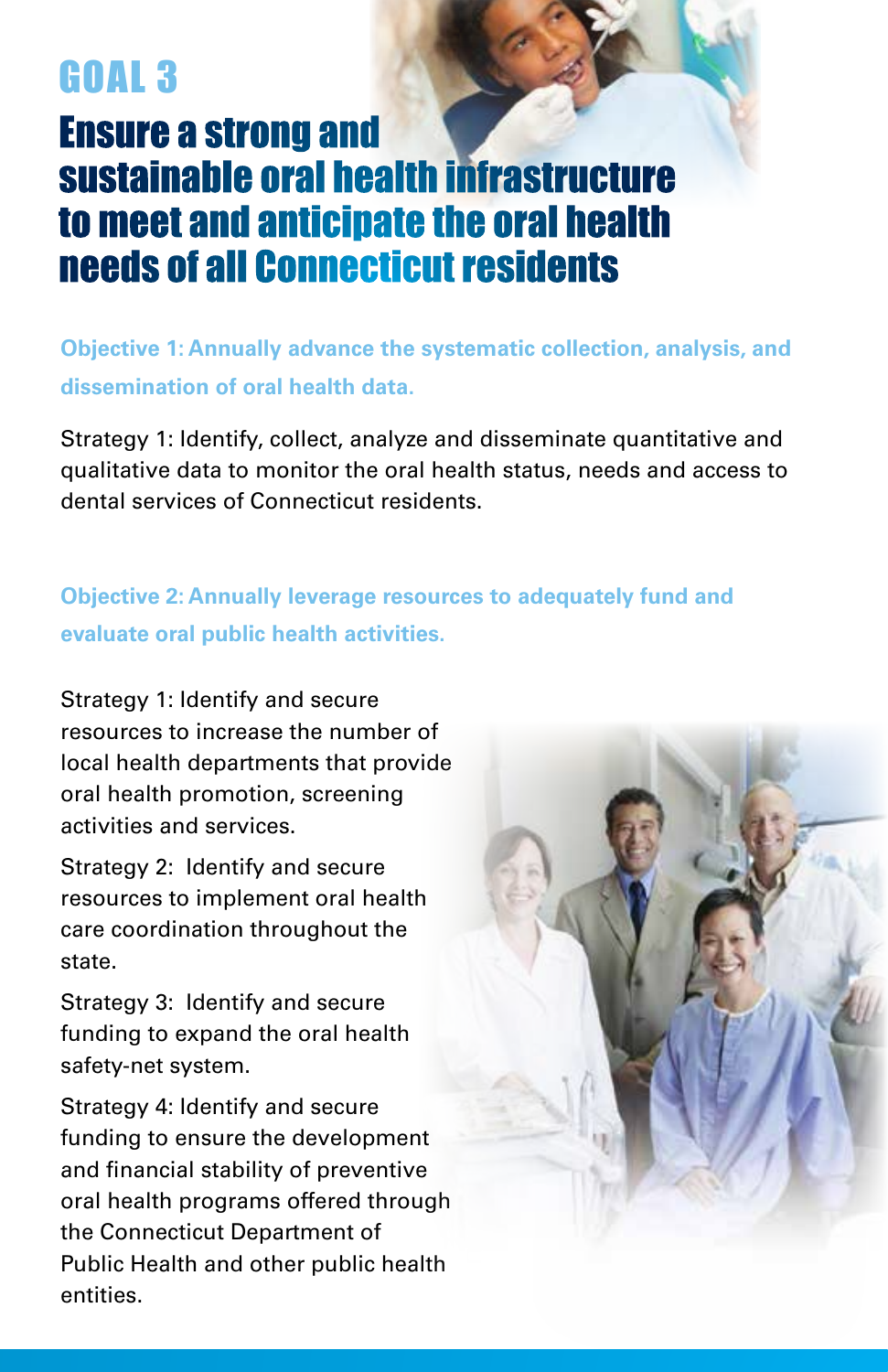Raise awareness and educate the public and decision makers regarding the science and efficacy of policies that may improve the oral health of Connecticut residents and implement or enforce existing policies

**Objective 1: Annually conduct effective oral health policy education and engagement of the public and decision makers at the State level.**

Strategy 1: Educate and engage the public and decision makers on the benefits of mandating oral health screenings of children by a licensed dental professional or a licensed medical professional with specified oral health education.

Strategy 2: Educate and engage decision makers and the public on the value of mandating oral health parity similar to mental health.

Strategy 3: Educate and engage decision makers and the public on the benefits of expanding the person centered medical home (PCMH) standard in Medicaid to include oral health assessment beyond age three.

Strategy 4: Educate and engage decision makers and the public on the importance of mandated periodic statewide oral health surveillance of children and adults every three to five years.

Strategy 5: Educate and engage decision makers and the public on the need for adequate Medicaid reimbursement rates and policies for children and bring adult reimbursement to a similar level.

Strategy 6: Ensure adequate access to oral health services through Access Health CT (the Exchange/Marketplace) and other private insurance offerings.

Strategy 7: Educate and engage the public and decision makers on the importance of maintaining statutory authority for community water fluoridation.

Strategy 8: Educate and engage decision makers and the public on the need for increased access and reduced barriers in oral health safety nets.

**Objective 2: By 2015, establish effective oral health policy education and engagement of the public and decision makers at the federal level.**

Strategy 1: Utilize established oral health networks to inform and disseminate information on oral health issues at the federal level.

**Objective 3: By 2018, conduct effective oral health policy education and engagement of the public and decision makers at the local level.**

Strategy 1: Monitor and take appropriate actions on oral health issues on a local level.

Strategy 2: Develop a structure which enhances the flow of communication between state and local oral health advocates.